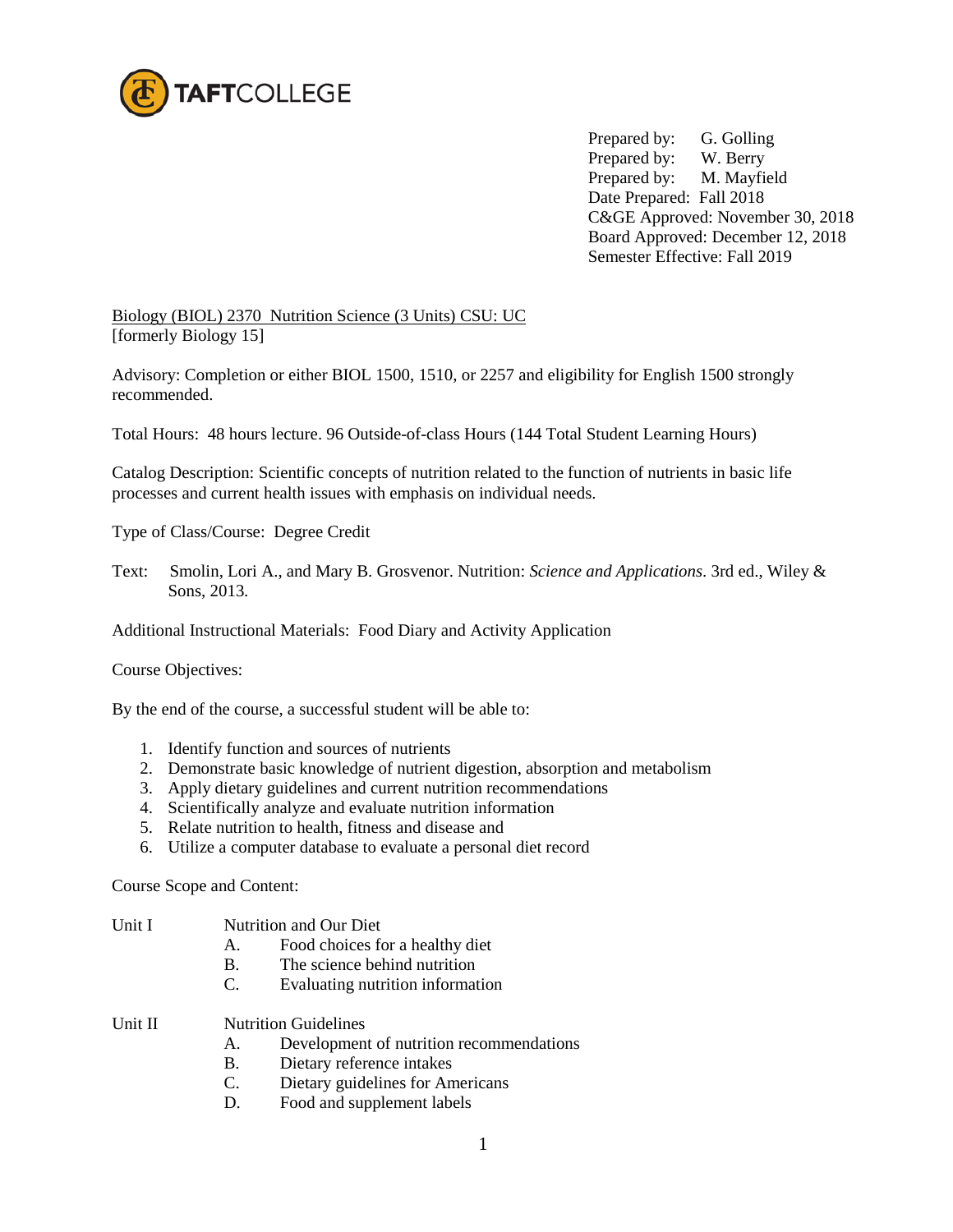

| Unit III  | Digestion, Absorption, and Metabolism<br>А.<br>Digestion and absorption<br>B <sub>r</sub><br>Digestion and health<br>C.<br>Metabolism of nutrients<br>D.<br>Elimination of metabolic wastes                                                                                    |
|-----------|--------------------------------------------------------------------------------------------------------------------------------------------------------------------------------------------------------------------------------------------------------------------------------|
| Unit IV   | Carbohydrates<br>Types of carbohydrates<br>А.<br>Carbohydrates and health<br><b>B.</b><br>C.<br>Recommendations for carbohydrate intake                                                                                                                                        |
| Unit V    | Lipids<br>A.<br>Types of lipids<br><b>B.</b><br>Lipids and health<br>C.<br>Recommendations for lipid intake                                                                                                                                                                    |
| Unit VI   | Proteins<br>A.<br>Amino acid functions in the body<br><b>B.</b><br>Proteins and health<br>$C_{\cdot}$<br>Recommendations for protein intake                                                                                                                                    |
| Unit VII  | Vitamins<br>Water-soluble vitamins<br>A.<br><b>B.</b><br>Lipid-soluble vitamins<br>$C_{\cdot}$<br>Meeting needs with dietary supplements                                                                                                                                       |
| Unit VIII | Water, electrolytes, and minerals<br>Water balance<br>$A_{\cdot}$<br><b>B.</b><br>Electrolyte balance and hypertension<br>$C_{\cdot}$<br>Major minerals<br>D.<br>Osteoporosis and bone health<br>Trace minerals<br>Е.                                                          |
| Unit IX   | <b>Energy Balance and Weight Management</b><br>Obesity epidemic<br>А.<br>В.<br>Estimating energy requirements<br>C.<br>Body weight and health<br>D.<br>Guidelines for healthy body weight<br>Ε.<br>Recommendations for managing body weight<br>F.<br>Approaches to weight loss |
| Unit X    | Nutrition and Physical Activity<br>A.<br>Exercise, fitness, and health<br><b>B.</b><br><b>Exercise recommendations</b><br>C.<br>Exercise and energy metabolism<br>D.<br>Fluid needs for physical activity                                                                      |
| Unit XI   | Nutrition During Pregnancy and Lactation<br>А.<br>Physiology of pregnancy<br><b>B.</b><br>Nutritional needs of pregnancy<br>C.<br>Factors that increase the risks of pregnancy                                                                                                 |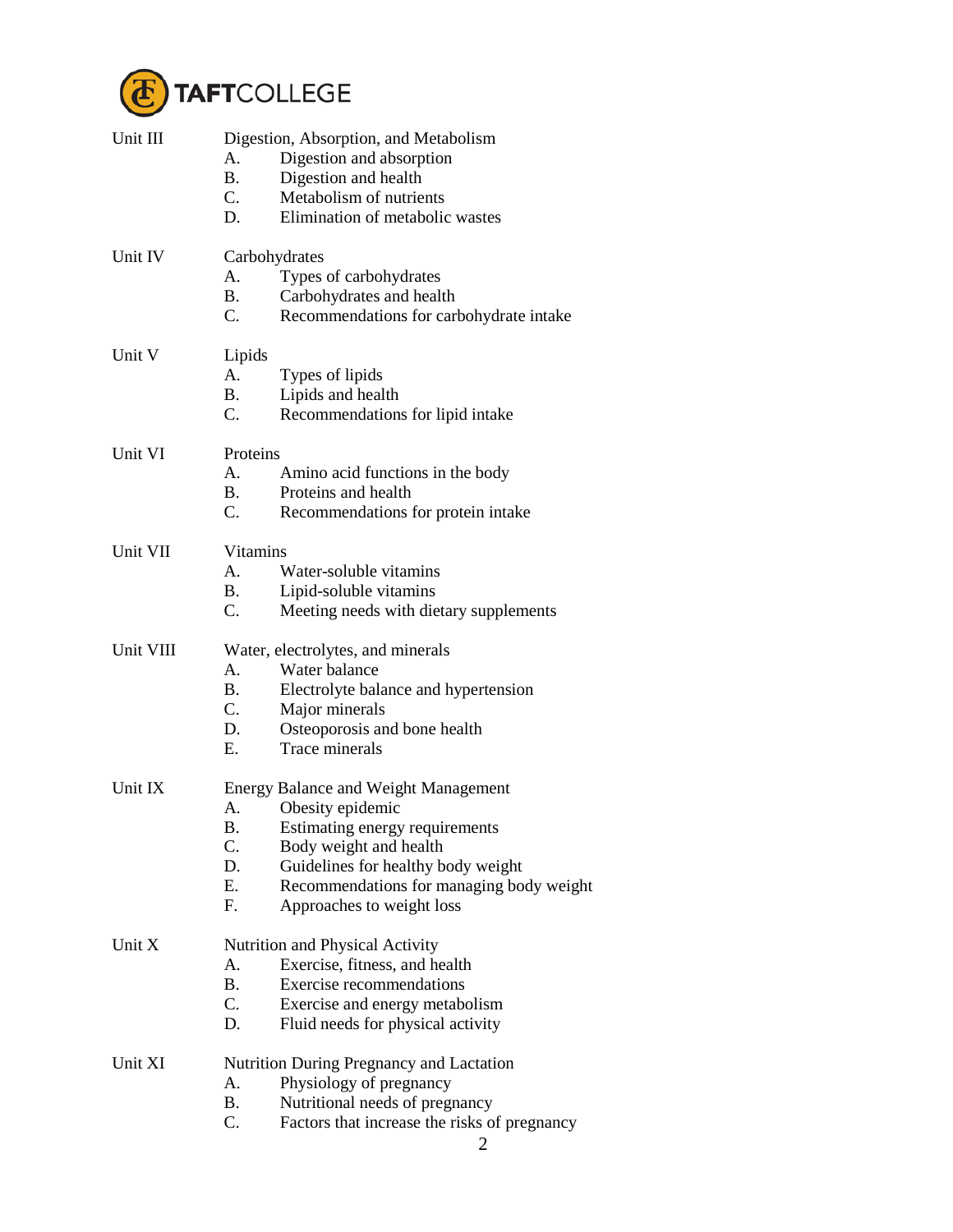

|           | D.                                    | Lactation and feeding the newborn                |  |  |
|-----------|---------------------------------------|--------------------------------------------------|--|--|
| Unit XII  | Nutrition from Infancy to Adolescence |                                                  |  |  |
|           | A.                                    | Nourishing infants, toddlers, and young children |  |  |
|           | <b>B.</b>                             | Nutritional and health concerns in children      |  |  |
|           | C.                                    | Nourishing adolescents                           |  |  |
|           | D.                                    | Special concerns of teenagers                    |  |  |
| Unit XIII | <b>Adult Nutrition and Aging</b>      |                                                  |  |  |
|           | А.                                    | Causes of aging                                  |  |  |
|           |                                       | B. Malnutrition                                  |  |  |
|           |                                       | C. Nutritional needs of adults                   |  |  |
| Unit XIV  | Alcohol                               |                                                  |  |  |
|           | A.                                    | Alcohol absorption and excretion                 |  |  |
|           | <b>B.</b>                             | Alcohol metabolism                               |  |  |
|           |                                       | C. Adverse effects of alcohol consumption        |  |  |
|           | D.                                    | Safe drinking                                    |  |  |
| Unit XV   | <b>Food Safety</b>                    |                                                  |  |  |
|           | A.                                    | Keeping food safe                                |  |  |

- B. Pathogens in food
- C. Agricultural and industrial chemicals in food
- D. Genetically modified foods

Learning Activities Required Outside of Class:

The students in this class will spend a minimum of 6 hours per week outside of the regular class time doing the following:

- 1. Reading assigned materials,
- 2. Studying,
- 3. Answering questions,
- 4. Problem solving activity or exercise,
- 5. Written assignments/research,
- 6. Observation of or participation in an activity related to course content, and
- 7. Recording diet and exercise information

Methods of Instruction:

- 1. Lecture
- 2. Individual research
- 3. Speakers/class reports
- 4. Film/videos

## Methods of Evaluation:

- 1. Substantial writing assignments, including:
	- a. reading reports
	- b. research and term papers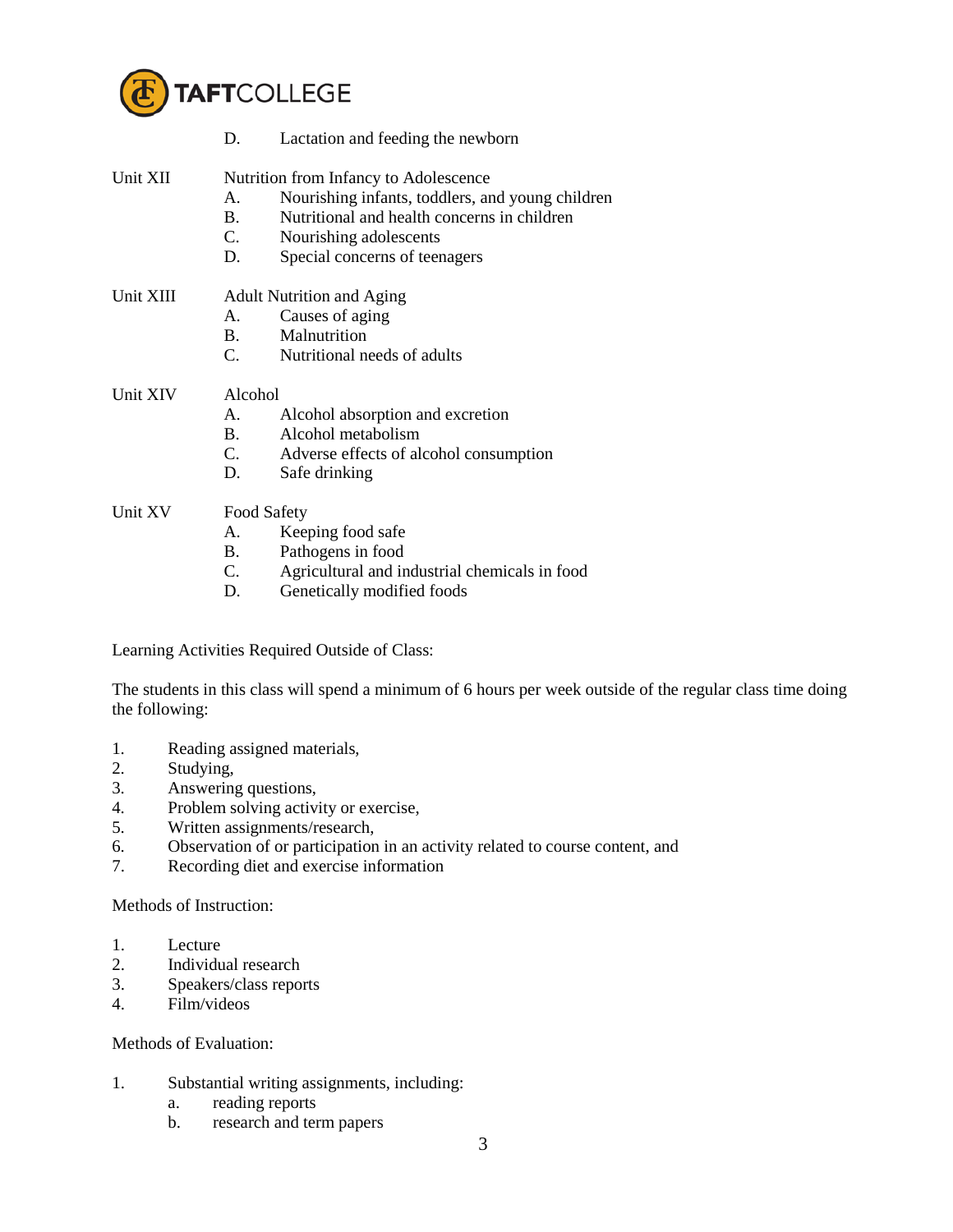

- c. written homework
- 2. Computational or non-computational problem-solving demonstrations, including:
	- a. exams<br>b. homew
	- homework problems
	- c. diet and exercise diary
- 3. Skill demonstrations, including:
	- a. class performance
	- b. performance exams
	- c. field work
- 4. Other examinations, including:
	- a. completion/fill in the blank
	- b. matching items
	- c. true/false
	- d. multiple choice

Supplemental Data:

| <b>TOP Code:</b>             | 049900: Other Biological Sciences                                    |
|------------------------------|----------------------------------------------------------------------|
| <b>SAM Priority Code:</b>    | E: Non-Occupational                                                  |
| <b>Distance Education:</b>   | Online; Offline                                                      |
| Funding Agency:              | Y: Not Applicable(funds not used)                                    |
| Program Status:              | 1: Program Applicable                                                |
| Noncredit Category:          | Y: Not Applicable, Credit Course                                     |
| <b>Special Class Status:</b> | N: Course is not a special class                                     |
| <b>Basic Skills Status:</b>  | N: Course is not a basic skills course                               |
| Prior to College Level:      | Y: Not applicable                                                    |
| Cooperative Work Experience: | N: Is not part of a cooperative work experience education<br>program |
| Eligible for Credit by Exam: | E: Credit By Exam                                                    |